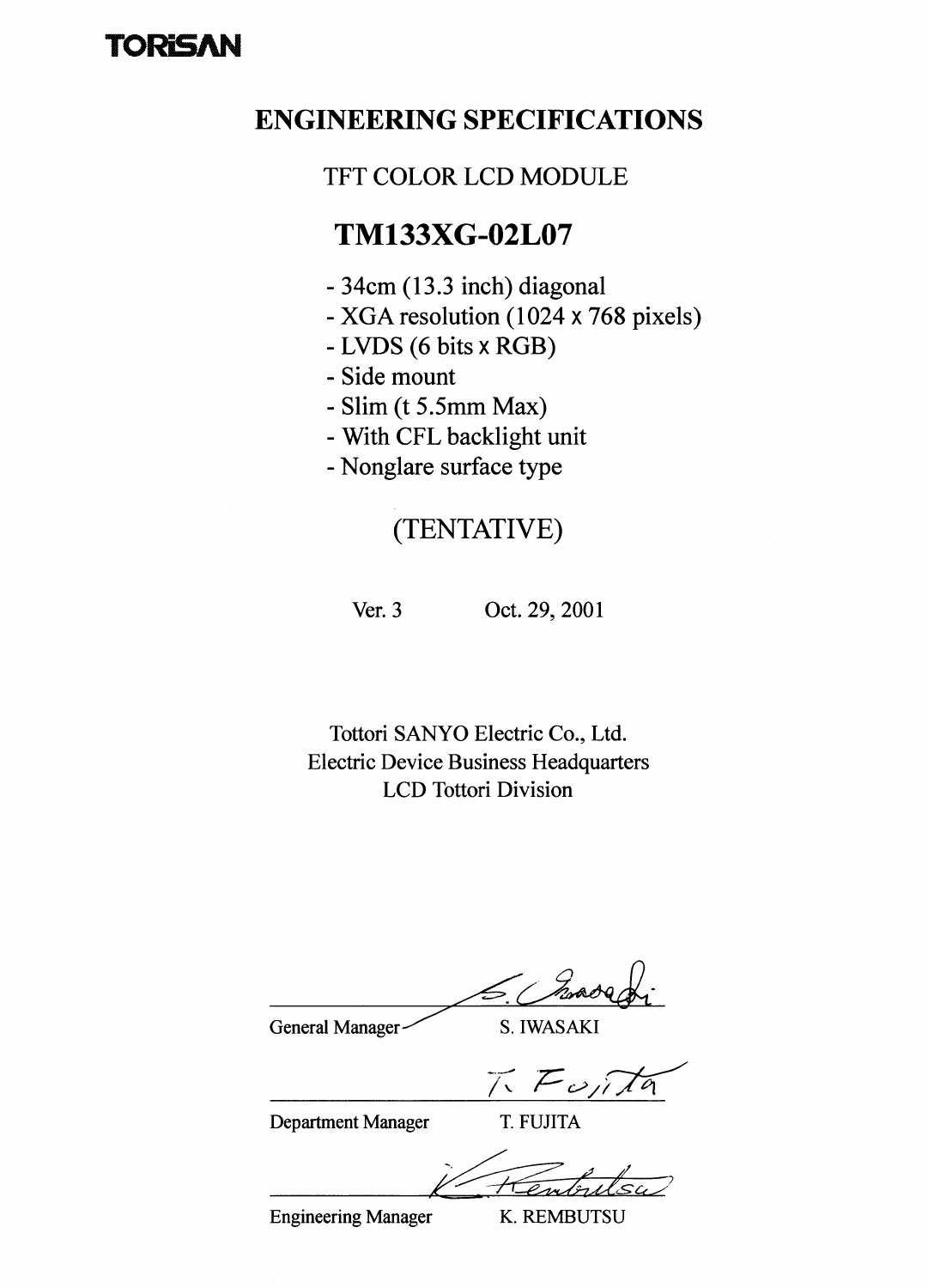## *NOTICES*

1. The contents stated in this document and the product may be subject to change without prior notice.

When you kindly study to use this product, please ask our distributor or us for the latest information.

- 2. This product is developed and produced for usage onto normal electronic products (office automation equipments, communication peripherals, electric appliance products, game machines, etc.) and is not suitable for applications which need extremely high reliability and extreme safety (aero- or space-use machines, control equipments for nuclear power, life keeping equipments, etc.).
- 3. This document shall not grant or guarantee any right to adapt intellectual property or any other patents of third party.
- 4. Please use this product correctly according to operating conditions and precautions for use stated in this document. Please install safety proof in your designing to avoid human accident, fire accident and social damage, which may be resulted from malfunction of this product.
- 5. This product is not designed to withstand against radiant rays.
- 6. It is strictly prohibited to copy or publish a part or whole of this document without our prior written approval.

|             | <b>REVISION HISTORY</b>          |             |         |                                                                                      |                                 |      |      |  |  |
|-------------|----------------------------------|-------------|---------|--------------------------------------------------------------------------------------|---------------------------------|------|------|--|--|
| <b>DATE</b> | <b>REVISION NO.</b>              | <b>PAGE</b> |         | <b>DESCRIPTIONS</b>                                                                  |                                 |      |      |  |  |
| Feb. 15, 01 | Ver. 1                           |             |         | <b>Initial Release</b>                                                               |                                 |      |      |  |  |
| May. 17, 01 | Ver. 2                           | 3           |         | <b>OPTICAL CHARACTERISTICS</b>                                                       |                                 |      |      |  |  |
|             |                                  |             |         | Brightness : MIN<br>$ \rightarrow$ 100                                               |                                 |      |      |  |  |
|             |                                  |             |         | Measurement points                                                                   |                                 |      |      |  |  |
|             |                                  |             |         | the average of 5 points $\rightarrow$ center (1 point)                               |                                 |      |      |  |  |
|             |                                  |             |         | Brightness uniformity: TYP $\rightarrow$ (1.35)                                      |                                 |      |      |  |  |
|             |                                  | 4           |         | <b>BACKLIGHT CHARACTERISTICS</b>                                                     |                                 |      |      |  |  |
|             |                                  |             |         | Lamp voltage : TYP TBD $\rightarrow$ (620)                                           |                                 |      |      |  |  |
|             |                                  |             |         | Start up voltage : MAX TBD $\rightarrow$ (1350)                                      |                                 |      |      |  |  |
| Oct. 29, 01 | Ver. 3                           | 2           |         | <b>MECHA NICAL CHARACTERISTICS</b>                                                   |                                 |      |      |  |  |
|             |                                  |             |         | Weight: $()$ delete                                                                  |                                 |      |      |  |  |
|             |                                  |             |         | ELECTRICAL CHARACTERISTICS                                                           |                                 |      |      |  |  |
|             |                                  |             |         | Add the range of VCM: MIN 1.0, TYP 1.2, MAX 1.4                                      |                                 |      |      |  |  |
|             |                                  |             |         | Pow er Supply current : () delete                                                    |                                 |      |      |  |  |
|             |                                  | 3           |         | <b>OPTICAL CHARACTERISTICS</b>                                                       |                                 |      |      |  |  |
|             |                                  |             |         | Brightness uniformity : TYP $(1.35) \rightarrow 1.20$                                |                                 |      |      |  |  |
|             |                                  |             | Green y |                                                                                      | : TYP $(0.56) \rightarrow 0.55$ |      |      |  |  |
|             |                                  |             |         | Brightness, Contrast ratio, Response time,<br>Color of CIE Coordinate : ( ) delete   |                                 |      |      |  |  |
|             |                                  |             |         |                                                                                      |                                 |      |      |  |  |
|             |                                  | 4           |         | <b>BACKLIGHT CHARACTERISTICS</b><br>Start up voltage : MAX $(1350) \rightarrow 1400$ |                                 |      |      |  |  |
|             |                                  |             |         | Operating frequency : TYP 60 $\rightarrow$ -                                         |                                 |      |      |  |  |
|             |                                  |             |         | Lamp voltage, Lamp current, Lamp life time $\therefore$ () delete                    |                                 |      |      |  |  |
|             |                                  | 11          |         | POWER ON/OFF SEQUENCE t3: () delete                                                  |                                 |      |      |  |  |
|             |                                  |             |         |                                                                                      |                                 |      |      |  |  |
|             | Tottori SANYO Electric Co., Ltd. |             |         | TM133XG-02L07                                                                        | $\sqrt{\text{Per3}}$            | Page | 1/16 |  |  |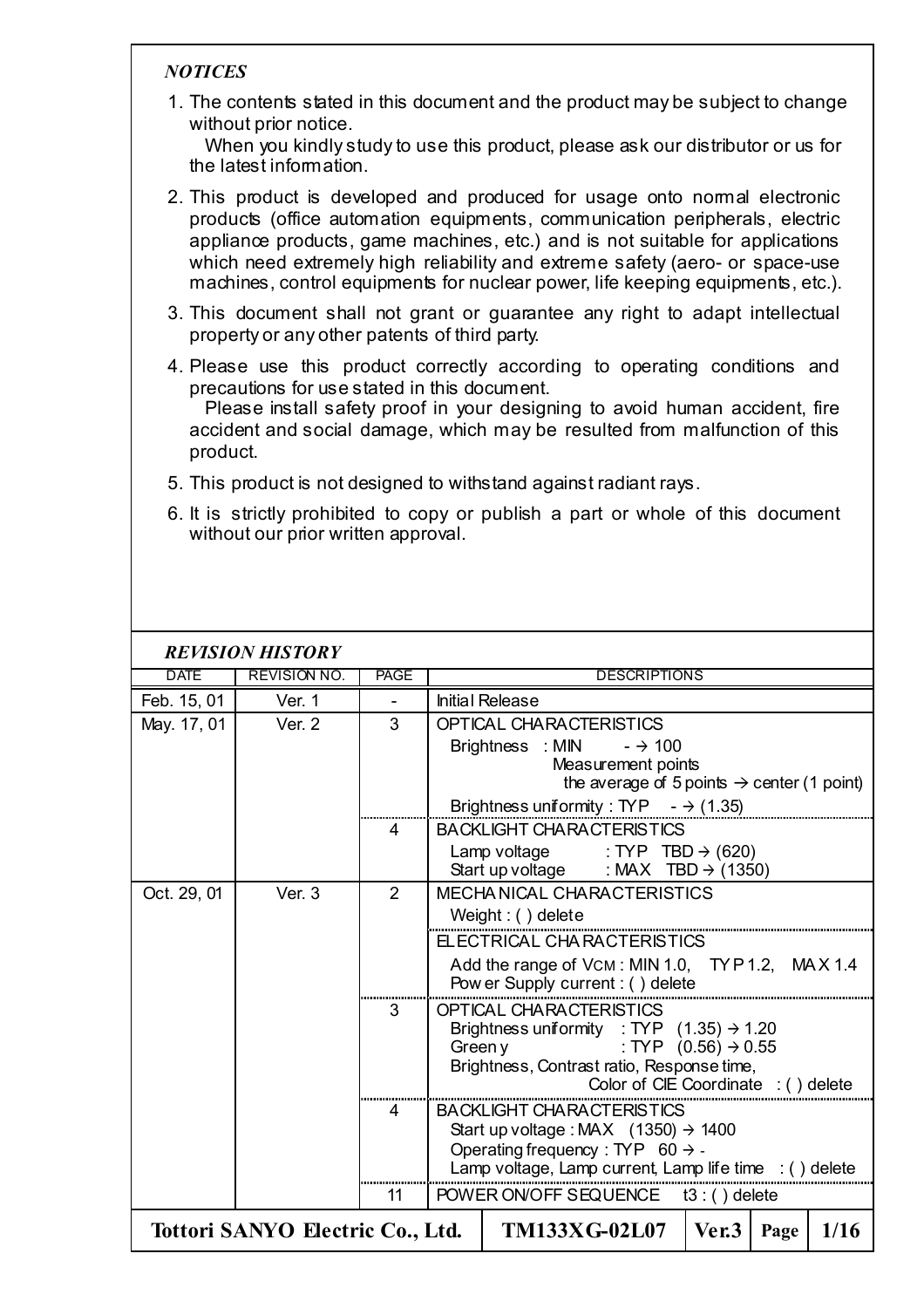## *MECHANICAL CHARACTERISTICS*

Ta=25 degC

| <b>ITEM</b>                   | <b>SPECIFICATION</b>              | <b>UNIT</b> |
|-------------------------------|-----------------------------------|-------------|
| Module size                   | 284.0(W) x 214.5(H) x 5.5 Max.(t) | mm          |
| <b>Resolution</b>             | 1024 x R.G.B(W) x 768(H)          | pixel       |
| Sub-pixel pitch               | $0.088(W) \times 0.264(H)$        | mm          |
| Pixel pitch                   | $0.264(W) \times 0.264(H)$        | mm          |
| Active area                   | 270.336(W) x 202.752(H)           | mm          |
| <b>Effective viewing area</b> | 272.2(W) x 204.6(H) Min.          | mm          |
| Bezel opening area            | $274.2(W) \times 206.6(H)$        | mm          |
| Weight                        | 360 Typ.                          | a           |

### *ELECTRICAL ABSOLUTE MAXIMUM RATINGS*

|                       |               |                          |            |      | Ta= $25$ degC |
|-----------------------|---------------|--------------------------|------------|------|---------------|
| <b>ITEM</b>           | <b>SYMBOL</b> | <b>MIN</b>               | <b>MAX</b> | UNIT | <b>NOTE</b>   |
| Pow er supply voltage | VDD-VSS       | $-0.3$                   | 4.0        |      |               |
| Input voltage         | v۱            | $V$ ss-0.3               | $V$ DD+0.3 |      |               |
| Lamp current          |               | $\overline{\phantom{a}}$ | 7.0        | mA   |               |
| Lamp supply voltage   | Vнv           |                          | 2000       | Vrms |               |
|                       | VLGND         |                          | 100        | Vrms |               |

### *ENVIRONMENTAL ABSOLUTE MAXIMUM RATINGS*

Ta=25 degC

| <b>ITEM</b>     | <b>SYMBOL</b>            | <b>CONDITIONS</b> | <b>MIN</b> | <b>MAX</b> | UNIT | <b>NOTE</b>        |
|-----------------|--------------------------|-------------------|------------|------------|------|--------------------|
| Ambient         | Tst                      | Storage           | $-20$      | 60         | degC | Note 1             |
| temperature     | Тор                      | Operation         |            | 50         |      |                    |
| <b>Humidity</b> | $\overline{\phantom{0}}$ | Ta=40 degC max.   |            | 85         | %RH  | No condensation    |
|                 |                          |                   |            |            |      | Note 2             |
| Vibration       | $\overline{\phantom{0}}$ | Storage           |            | 1.5        | G    | Note 3             |
| Shock           |                          | Storage           |            | 50         | G    | XYZ 11ms/direction |

[Note 1] Care should be taken so that the LCD module may not be subjected to the temperature beyond this specification.

[Note 2] Ta>40 degC: Absolute humidity shall be less than that of 85%RH/40 degC.

[Note 3] 10-200Hz, 30min/cycle, X/Y/Z each one cycle and except for resonant frequency.

### *ELECTRICAL CHARACTERISTICS*

VDD=3.3V ,fV=60Hz ,fCLK=65MHz ,Ta=25 degC

| <b>ITEM</b>                               |            | SYMBOL CONDITIONS | <b>MIN</b> | TYP | <b>MAX</b> | UNIT | <b>NOTE</b> |
|-------------------------------------------|------------|-------------------|------------|-----|------------|------|-------------|
| Pow er supply voltage                     | VDD-VSS    |                   | 3.0        | 3.3 | 3.6        |      |             |
| LVDS input                                | Vth        | High level        |            |     | $+100$     | mV   | $VCM=1.2V$  |
| Threshold voltage                         | Vtl        | Low level         | $-100$     |     |            |      |             |
| Common mode<br>voltage LVDS input         | <b>VCM</b> |                   | 1.0        | 1.2 | 1.4        | v    |             |
| LVDS input<br><b>Termination resistor</b> | RT.        |                   |            | 100 | -          | ohms | Internal    |
| Pow er Supply current                     | <b>IDD</b> | Note 1            |            | 350 | 600        | mA   |             |

[Note 1] Under the follow ing display image :

Typical Value: Display pattern is 64 gray scale bar.

| $TM133XG-02L07$   Ver.3   Page   2/16 | Tottori SANYO Electric Co., Ltd. |  |  |  |  |
|---------------------------------------|----------------------------------|--|--|--|--|
|---------------------------------------|----------------------------------|--|--|--|--|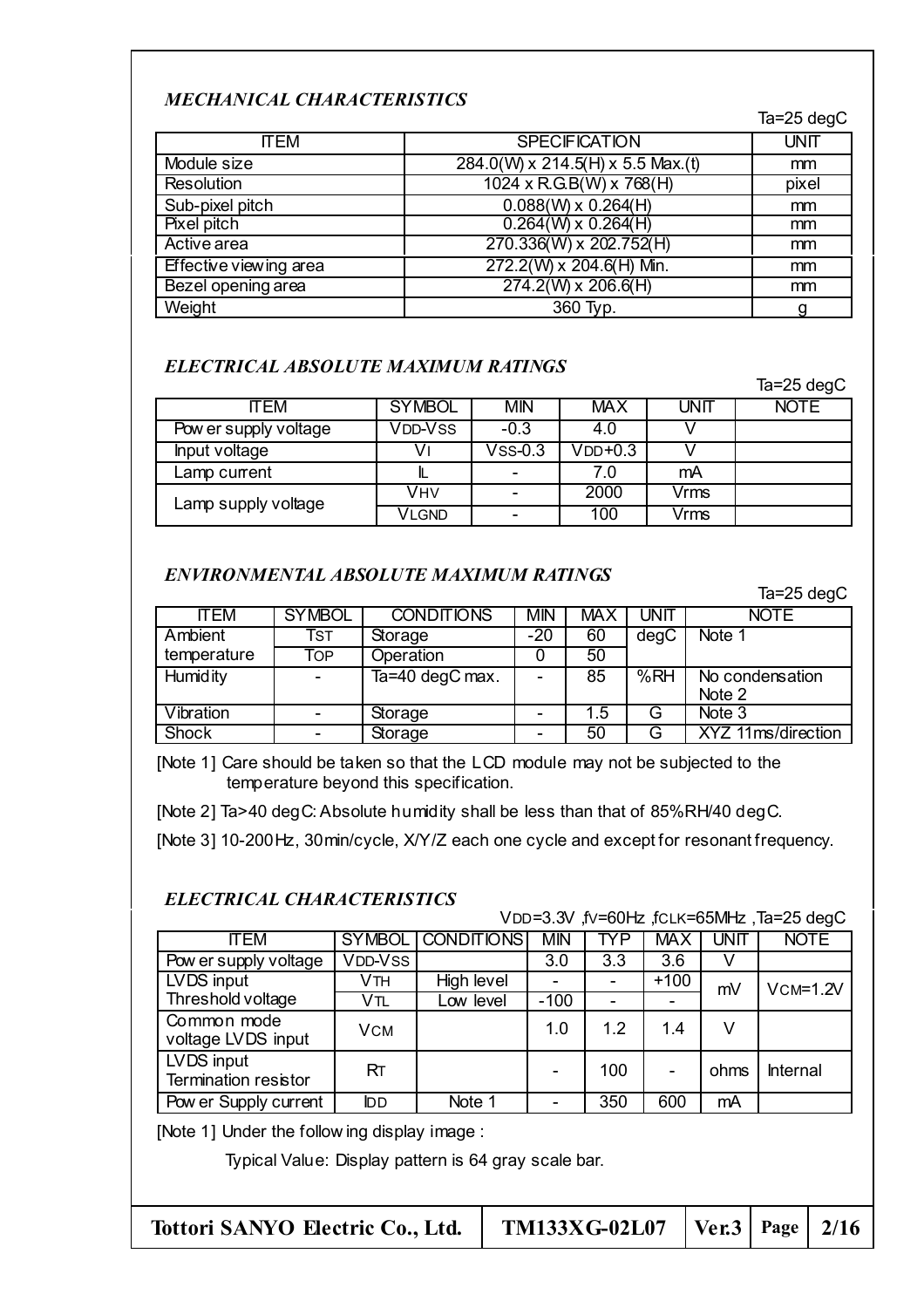## *OPTICAL CHARACTERISTICS*

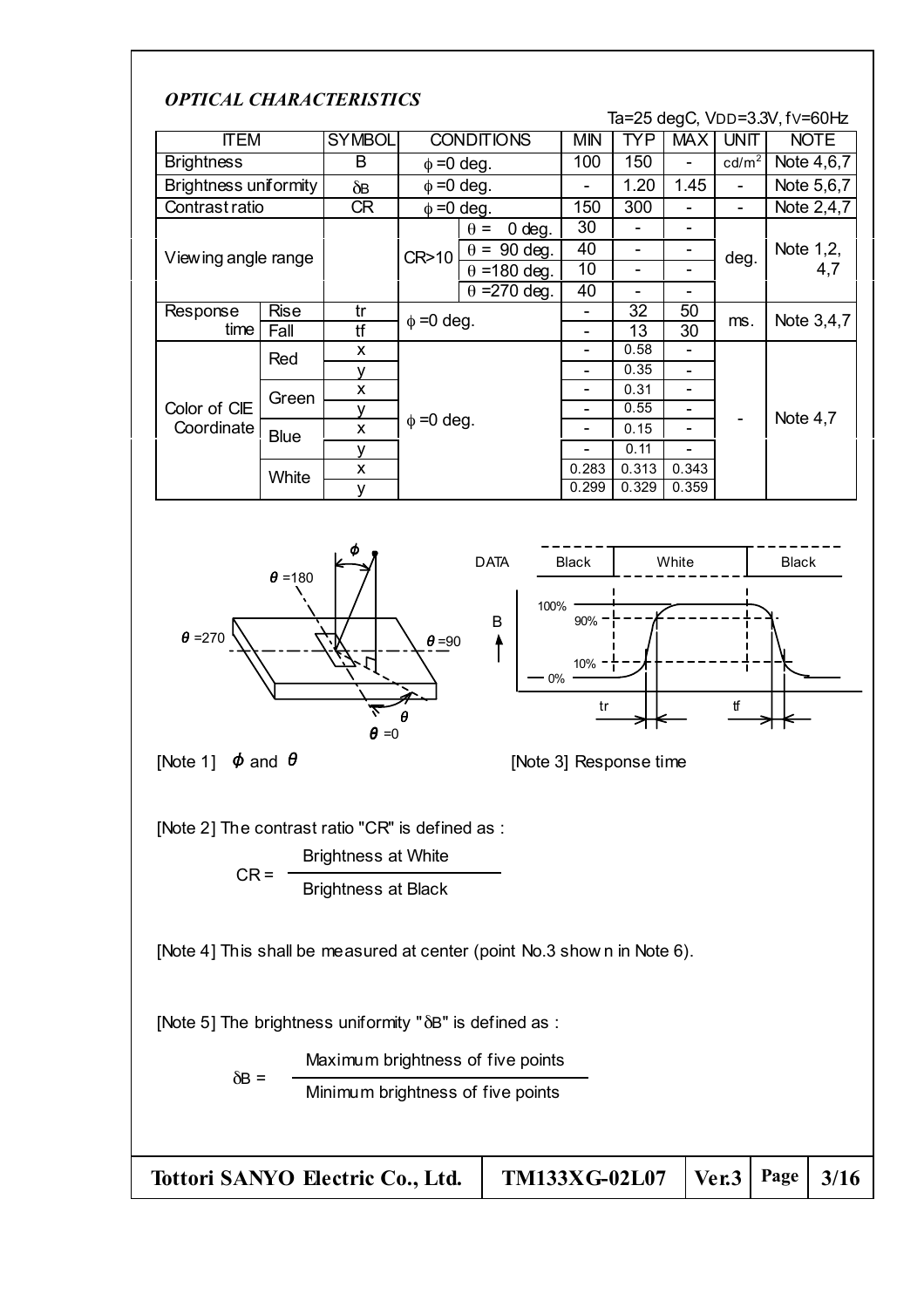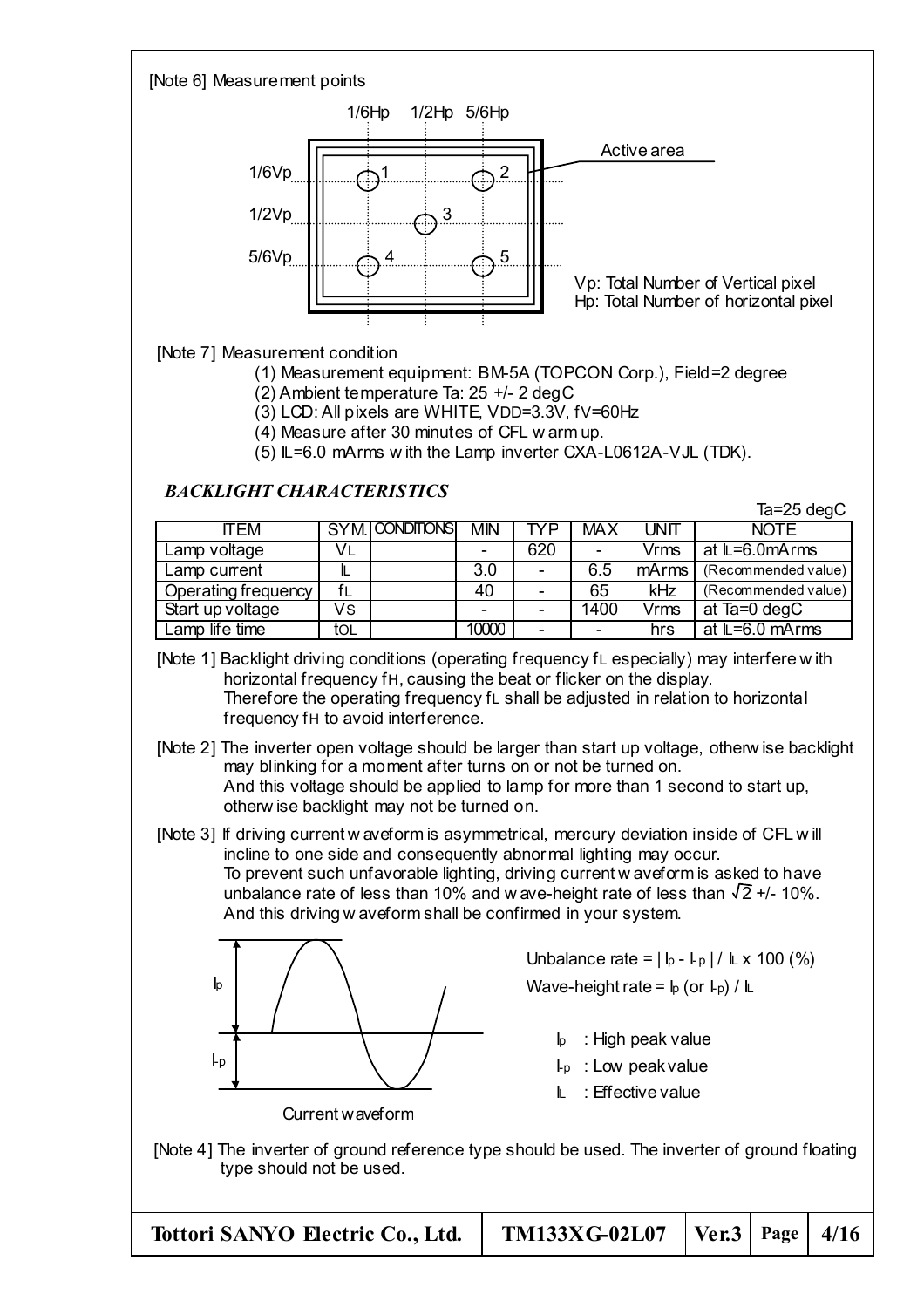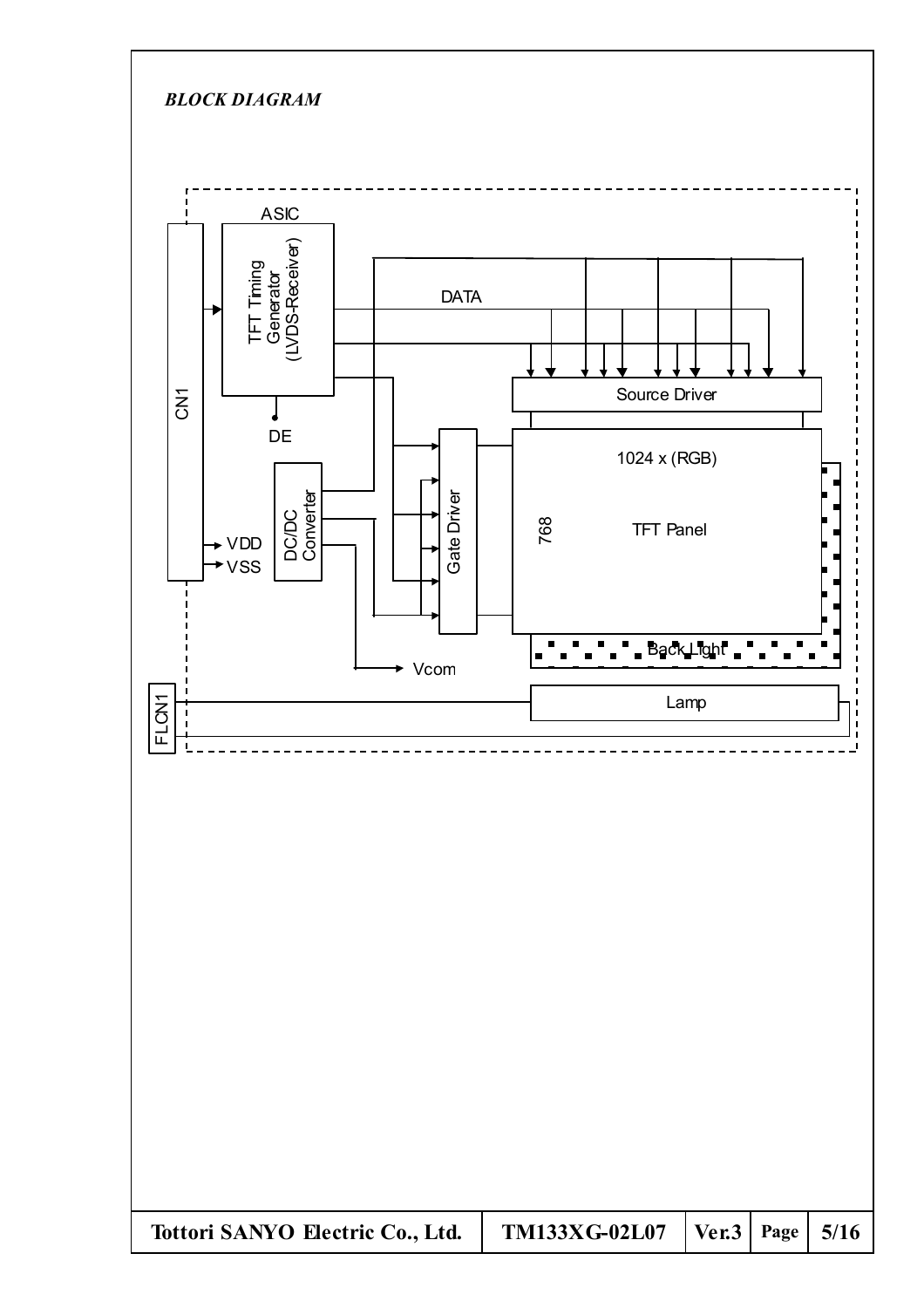### *INTERFACE PIN CONNECTIONS*

#### **LCM : CN1**

| PIN NO.         | <b>SYMBOL</b> | <b>FUNCTION</b>                                  |
|-----------------|---------------|--------------------------------------------------|
|                 | <b>VDD</b>    | Pow er Supply (3.3V +/- 0.3V                     |
| $\overline{2}$  | <b>VDD</b>    | Pow er Supply (3.3V +/- 0.3V)                    |
| 3               | <b>VSS</b>    | Ground                                           |
| 4               | <b>VSS</b>    | Ground                                           |
| 5               | Rin0-         | Receiver Signal(-)                               |
| 6               | $Rin0+$       | Receiver Signal(+)                               |
| 7               | <b>VSS</b>    | Ground                                           |
| 8               | Rin1-         | Receiver Signal(-)                               |
| $\overline{9}$  | $Rin1+$       | Receiver Signal(+)                               |
| $\overline{10}$ | <b>VSS</b>    | Ground                                           |
| 11              | $Rin2-$       | Receiver Signal(-)                               |
| 12 <sub>2</sub> | $Rin2+$       | Receiver Signal(+)                               |
| $\overline{13}$ | <b>VSS</b>    | Ground                                           |
| 14              | <b>RCLK-</b>  | Clock Signal(-)                                  |
| 15              | RCLK+         | Clock Signal(+)                                  |
| 16              | <b>VSS</b>    | Ground                                           |
| 17              | <b>NC</b>     | No Connection (Should be open during operation.) |
| 18              | <b>NC</b>     | No Connection (Should be open during operation.) |
| 19              | <b>VSS</b>    | Ground                                           |
| 20              | <b>VSS</b>    | Ground                                           |

CN1 : DF19KR-20P-1H (HIROSE)

Suitable mating connector : DF19G-20S-1C(HIROSE)  $\cdots$  Wire type : DF19G-20S-1F(HIROSE) ··· FPC type

[Note 1] Internal termination resistors of LVDS input lines are 100 ohms.

#### **Backlight : FLCN1**

| PIN NO. | SYMBOL | <b>FUNCTION</b>       |
|---------|--------|-----------------------|
|         |        | High voltage for Lamp |
|         | GND    | ∟ow voltage for Lamp  |

FLCN1 : BHSR-02VS-1 (JST)

Suitable mating connector: SM02B-BHSS-1 (JST)

| Tottori SANYO Electric Co., Ltd. | <b>TM133XG-02L07</b>   Ver.3   Page   $6/16$ |  |  |
|----------------------------------|----------------------------------------------|--|--|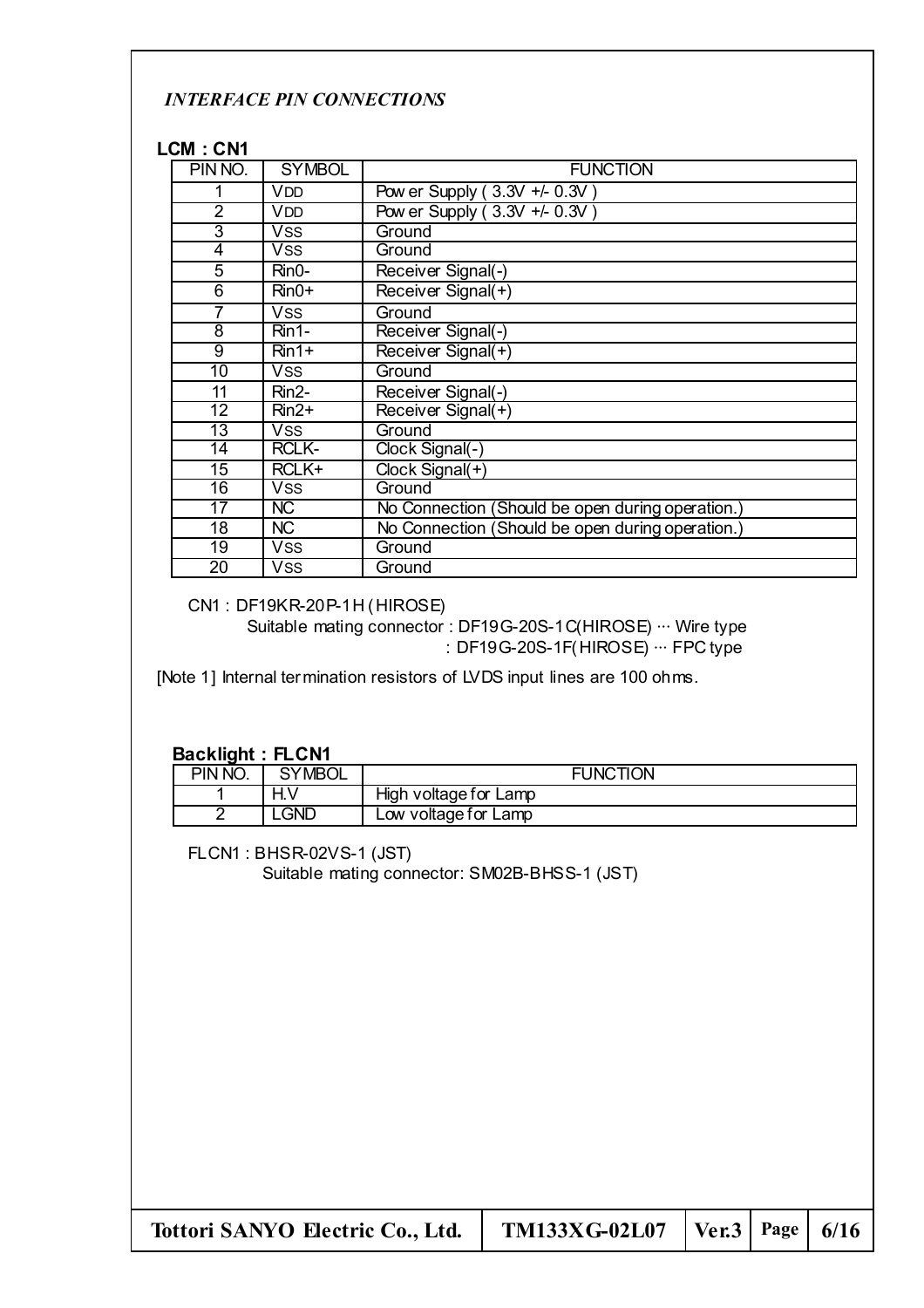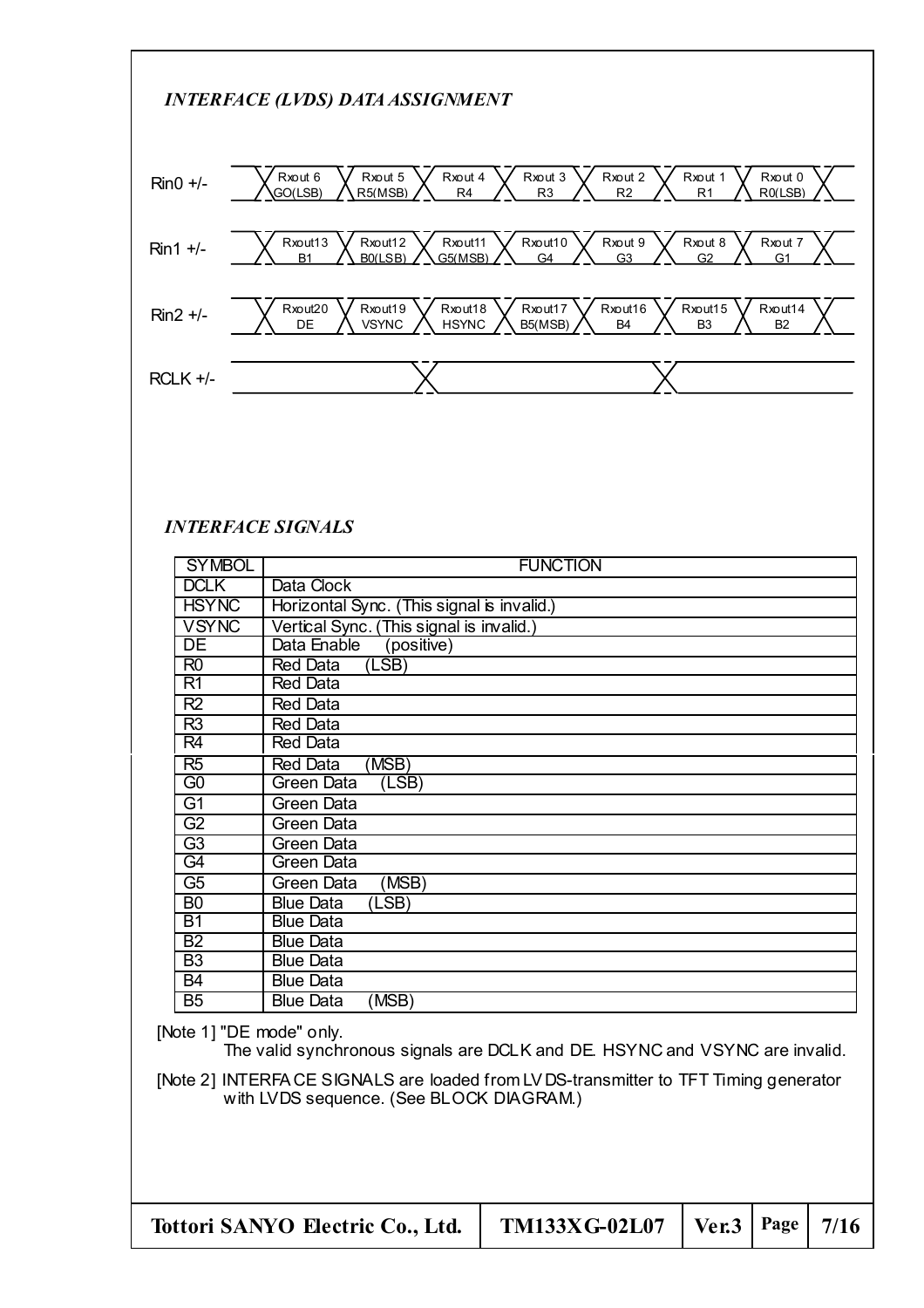## *INTERFACE (LVDS) SIGNAL TIMING PARAMETERS*

| <b>PARAMETER</b>                | <b>SYMBOL</b> | <b>MIN</b> | TVD                      | <b>MAX</b>               | JNΠ | <b>NC</b>      |
|---------------------------------|---------------|------------|--------------------------|--------------------------|-----|----------------|
| Time<br>Data Setup <sup>-</sup> | tsu           | 600        | $\overline{\phantom{0}}$ | $\overline{\phantom{0}}$ | рs  | Tin=15ns<br>at |
| Data Hold Time                  | thd           | 600        | $\overline{\phantom{0}}$ | $\overline{\phantom{0}}$ | ĎS  | <b>Note</b>    |

[Note 1] In the follow ing timing w aveform, the n-th edge of internal imaginary clock tcn, which is sampling position of LVDS input data signal, is given by:

$$
tcn = (2n-1) \text{ Tin} / 14 \qquad (n=1,2, \sim 7)
$$

where Tin is period of LVDS input clock.

For this imaginary clock edge, data setup time is tsu and data hold time is thd, respectively.



n-th edge of internal imaginary clock (data sampling position)

## *CYCLE JITTER of LVDS CLOCK*

| <b>PARAMETER</b>            | <b>SYMBOL</b>       | МM                       | TVD | <b>MAX</b> | JNIT     | <b>NOTE</b><br>- |
|-----------------------------|---------------------|--------------------------|-----|------------|----------|------------------|
| P-P of jitter<br>100 cycles | $f \circ i'$<br>וטו | -                        | -   | 300        | ĎS       | <b>Note</b>      |
| Jitter rate                 | tci2                | $\overline{\phantom{0}}$ | -   | ററ<br>∠∪   | ps/cvcle |                  |

[Note 1] Please confirm tcj2 (Jitter rate), only if tcj1 (P-P of jitter/100cycles) exceeds 300ps.

[Additional explanation]

Right diagram show s the example of CYCLE JITTER of LVDS CLOCK.

According to this diagram, tCLK MIN. is 15.0ns and tCLK MAX. is 15.42ns betw een 0cycle and 100cycles. The tcj1 (P-P of jitter / 100 cycles) in this sphere is

### tcj1=15.42-15.0=0.42 ns

and out of specification (300ps MAX.). So, it is neccesary to measure tcj2 (jitter rate) and to judge w hether it conform to above specification.

According to the diagram, the sharpest fluctuation of tCLK is 0.4ns per 5cycles. So that, the tcj2 in this sphere is

tcj2=0.4/5=0.08 ns/cycle

and larger than specification (20ps/cycle MAX.).

In conclusion, normal function of the LCD module can not be assured in this case.



**Tottori SANYO Electric Co., Ltd. TM133XG-02L07 Ver.3 Page 8/16**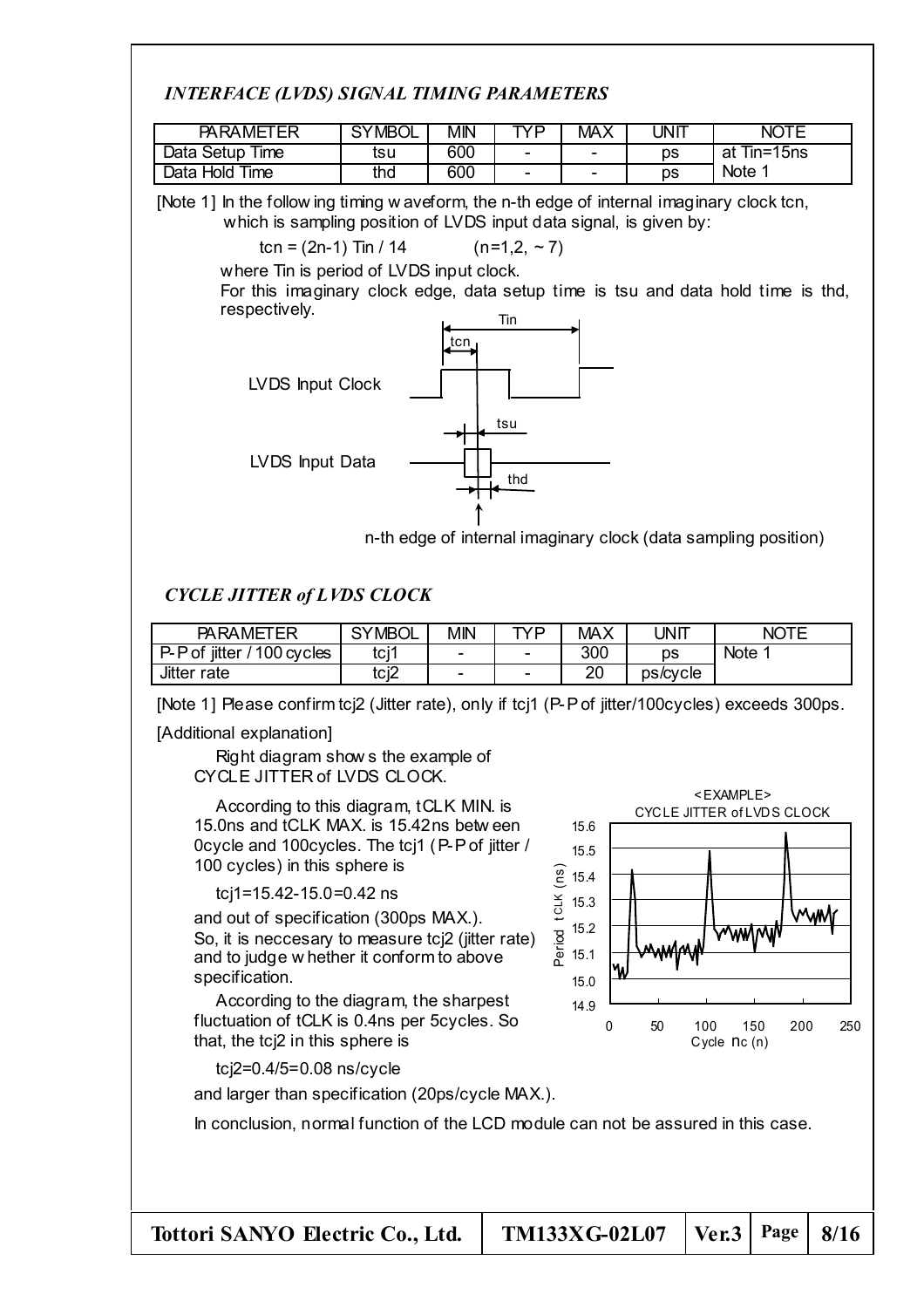## *INTERNAL SIGNAL TIMING PARAMETERS (DE\_MODE)*

|             | <b>PARAMETER</b> | <b>SYMBOL</b> | <b>MIN</b> | TYP  | <b>MAX</b> | <b>UNIT</b> | <b>NOTE</b>  |
|-------------|------------------|---------------|------------|------|------------|-------------|--------------|
| <b>DCLK</b> | Frequency        | <b>fCLK</b>   | 60.0       | 65.0 | 66.6       | <b>MHz</b>  | tclk=1/fclk  |
|             | Duty             |               | (0.40)     | 0.50 | (0.60)     | -           | D=tCLKL/tCLK |
|             | Setup Time       | tsı           | 3)         |      |            | ns          | for DCLK     |
|             | Hold Time        | thi           | 1.5)       |      |            | ns          |              |
| <b>DE</b>   | Horiz. Period    | tHP           | 1270       | 1344 | 1450       | tclk        |              |
|             | Horiz. DE        | <b>tHDE</b>   | 1024       | 1024 | $HP-12$    | tCLK        |              |
|             | Vert. Period     | tvP           | 780        | 806  | 900        | tHP         | 60Hz typical |
|             | Vert. DE         | <b>nVDE</b>   | 768        | 768  | $tVP-5$    | n           |              |
| <b>DATA</b> | Setup Time       | tsd           | (3)        |      | -          | ns          | for DCLK     |
|             | <b>Hold Time</b> | thd           | 1.5)       |      |            | ns          |              |

[Note 1] fH (Horizontal Frequency) = 1/tHP  $fV$  (Vertical Frequency)  $= 1/tVP$ 

[Note 2] These signal timing parameters are specified at the digital inputs of LVDS transmitter. With respect to setup time and hold time for DE and DATA signals, please refer to input signal specification of LVDS transmitter.

Recommended LVDS transmitter : SN75LV DS84 (TI)

*INTERNAL SIGNAL TIMING DIAGRAM ( DE\_MODE )*

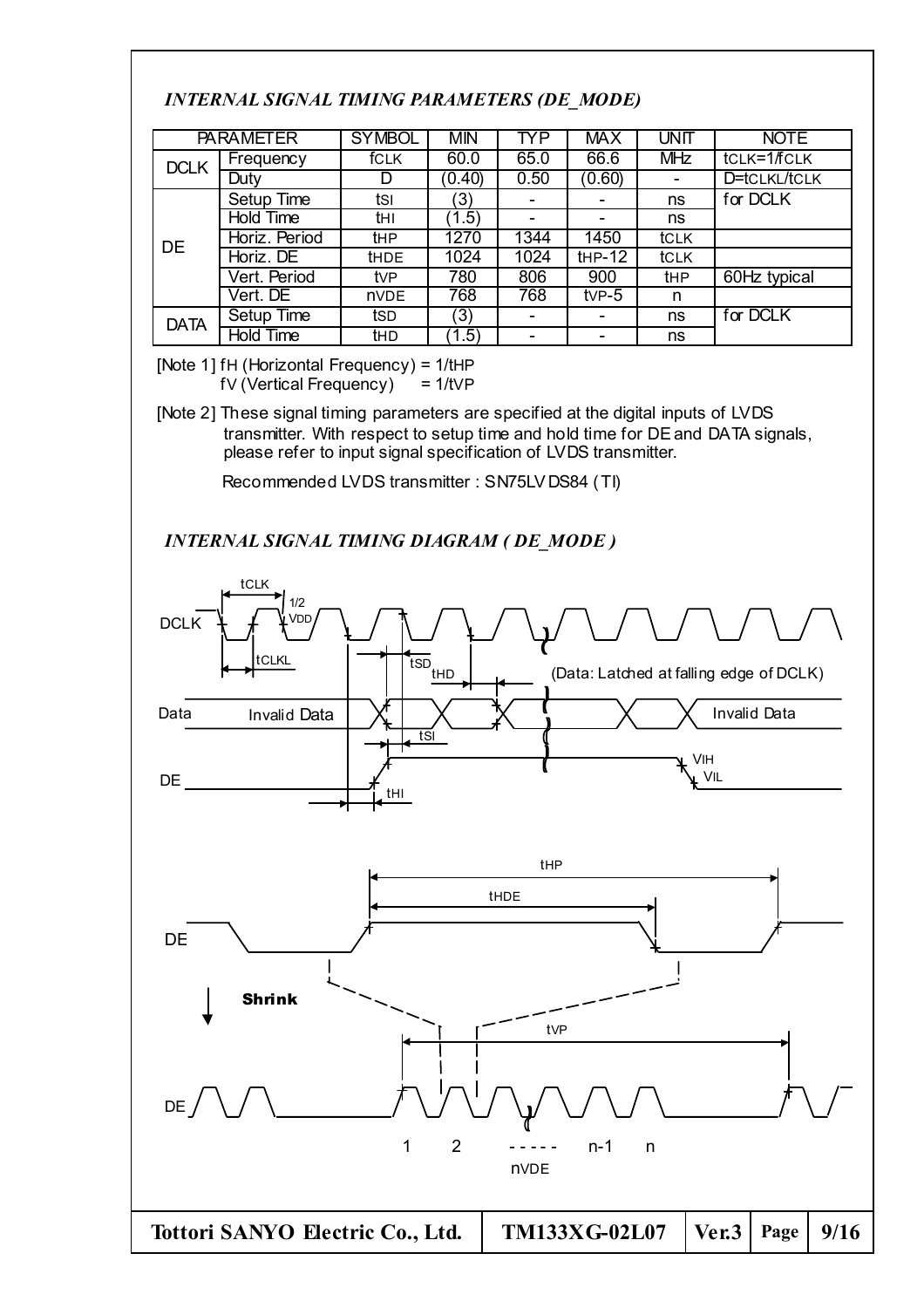| <i>ыш</i> ні VI   | ,,,,,,<br><u>DLIN LEN INI UI DARIAND DISI LAI COLOR</u> |                |                 |   |                   |         |            |   |   |         |    |                  |                           |       |           |                |    |           |           |
|-------------------|---------------------------------------------------------|----------------|-----------------|---|-------------------|---------|------------|---|---|---------|----|------------------|---------------------------|-------|-----------|----------------|----|-----------|-----------|
| <b>INPUT DATA</b> |                                                         |                | <b>RED DATA</b> |   |                   |         | GREEN DATA |   |   |         |    | <b>BLUE DATA</b> |                           |       |           |                |    |           |           |
| <b>DISPLAY</b>    |                                                         | <b>MSB</b>     |                 |   |                   | .SB MSB |            |   |   | .SB MSB |    |                  | $\overline{\mathsf{S}}$ B |       |           |                |    |           |           |
| <b>COLOR</b>      |                                                         | R <sub>5</sub> | R <sub>4</sub>  |   | R3 R2 R1 R0 G5 G4 |         |            |   |   | G3      | G2 | G <sub>1</sub>   |                           | G0 B5 | <b>B4</b> | B <sub>3</sub> | B2 | <b>B1</b> | <b>BO</b> |
|                   | <b>BLACK</b>                                            |                |                 |   |                   |         |            |   |   |         |    |                  |                           |       |           |                |    |           |           |
|                   | <b>RED(63)</b>                                          | н              |                 | H |                   | H       |            |   |   |         |    |                  |                           |       |           |                |    |           |           |
|                   | GREEN(63)                                               |                |                 |   |                   |         |            |   |   | H       |    | н                |                           |       |           |                |    |           |           |
| <b>BASIC</b>      | <b>BLUE(63)</b>                                         |                |                 |   |                   |         |            |   |   |         |    |                  |                           |       |           |                |    | H         | Н         |
| <b>COLOR</b>      | <b>CYAN</b>                                             |                |                 |   |                   |         |            | Н | Н | н       | н  | Н                | н                         | н     | н         |                | н  | Н         | Н         |
|                   | MAGENTA                                                 |                |                 | ⊢ |                   |         |            |   |   |         |    |                  |                           |       |           |                |    | н         | н         |
|                   | YELLOW                                                  | Н              |                 | н |                   | н       |            |   |   |         | H  | н                |                           |       |           |                |    |           |           |
|                   | WHITE                                                   |                |                 |   |                   |         |            |   |   |         |    |                  |                           |       |           |                |    |           | н         |
|                   | <b>BLACK</b>                                            |                |                 |   |                   |         |            |   |   |         |    |                  |                           |       |           |                |    |           |           |
|                   | RED(1                                                   |                |                 |   |                   |         |            |   |   |         |    |                  |                           |       |           |                |    |           |           |
|                   | RED(2)                                                  |                |                 |   |                   | н       |            |   |   |         |    |                  |                           |       |           |                |    |           |           |
| <b>RED</b>        |                                                         |                |                 |   |                   |         |            |   |   |         |    |                  |                           |       |           |                |    |           |           |
|                   |                                                         |                |                 |   |                   |         |            |   |   |         |    |                  |                           |       |           |                |    |           |           |
|                   | RED(61)                                                 |                |                 |   |                   |         |            |   |   |         |    |                  |                           |       |           |                |    |           |           |
|                   | 62<br>RED(                                              | H              |                 | Н |                   | Н       |            |   |   |         |    |                  |                           |       |           |                |    |           |           |
|                   | RED(63)                                                 |                |                 |   |                   |         |            |   |   |         |    |                  |                           |       |           |                |    |           |           |
|                   | <b>BLACK</b>                                            |                |                 |   |                   |         |            |   |   |         |    |                  |                           |       |           |                |    |           |           |

BLACK L L L L L L L L L L L L L L L L L L

GREEN(63) LLLLLL H H H H H H LLLLLL BLACK L L L L L L L L L L L L L L L L L L  $BLUE(1)$   $|L|L|L|L|L|L|L|L|L|L|L|L|L|L|L|L|H$  $BLUE(2)$   $|L|L|L|L|L|L|L|L|L|L|L|L|L|L|L|L|H$ : ::: : :::

BLUE(61) L L L L L L L L L L L L H H H H L H BLUE(62) L L L L L L L L L L L L H H H H H L

BLUE(63) LLLLLLLLLLLLLLLLLLLHHHHHHH

GREEN(1) L L L L L L L L L L L H LLLLLL GREEN(2) L L L L L L L L L L L L L H L L

: ::: : ::: GREEN(61) LLLLLL H H H H L H LLLLLL GREEN(62) LLLLLLLLHH H H H H LLLLL<br>GREEN(63) LLLLLLLLLHH H H H H LLLLL

## *RELATIONSHIP BETWEEN INPUT DATA AND DISPLAY COLOR*

[Note 1] Color(n) --- 'n' indicates gray scale step.

**GREEN** 

**BLUE** 

### *RELATIONSHIP BETWEEN INPUT DATA AND DISPLAY POSITION*

| 1.1   | 1.2                              |               |               | 1.1023   | 1.1024   |       |
|-------|----------------------------------|---------------|---------------|----------|----------|-------|
| 2.1   |                                  |               |               |          | 2.1024   |       |
|       |                                  |               |               |          |          |       |
|       |                                  |               |               |          |          |       |
|       |                                  |               |               |          |          |       |
|       |                                  | $Vp \cdot Hp$ | R G B         |          |          |       |
|       |                                  |               |               |          |          |       |
|       |                                  |               |               |          |          |       |
|       |                                  |               |               |          |          |       |
| 767.1 |                                  |               |               |          | 767.1024 |       |
| 768.1 | 768.2                            |               |               | 768.1023 | 768-1024 |       |
|       |                                  |               |               |          |          |       |
|       |                                  |               |               |          |          |       |
|       | Tottori SANYO Electric Co., Ltd. |               | TM133XG-02L07 | Ver.3    | Page     | 10/16 |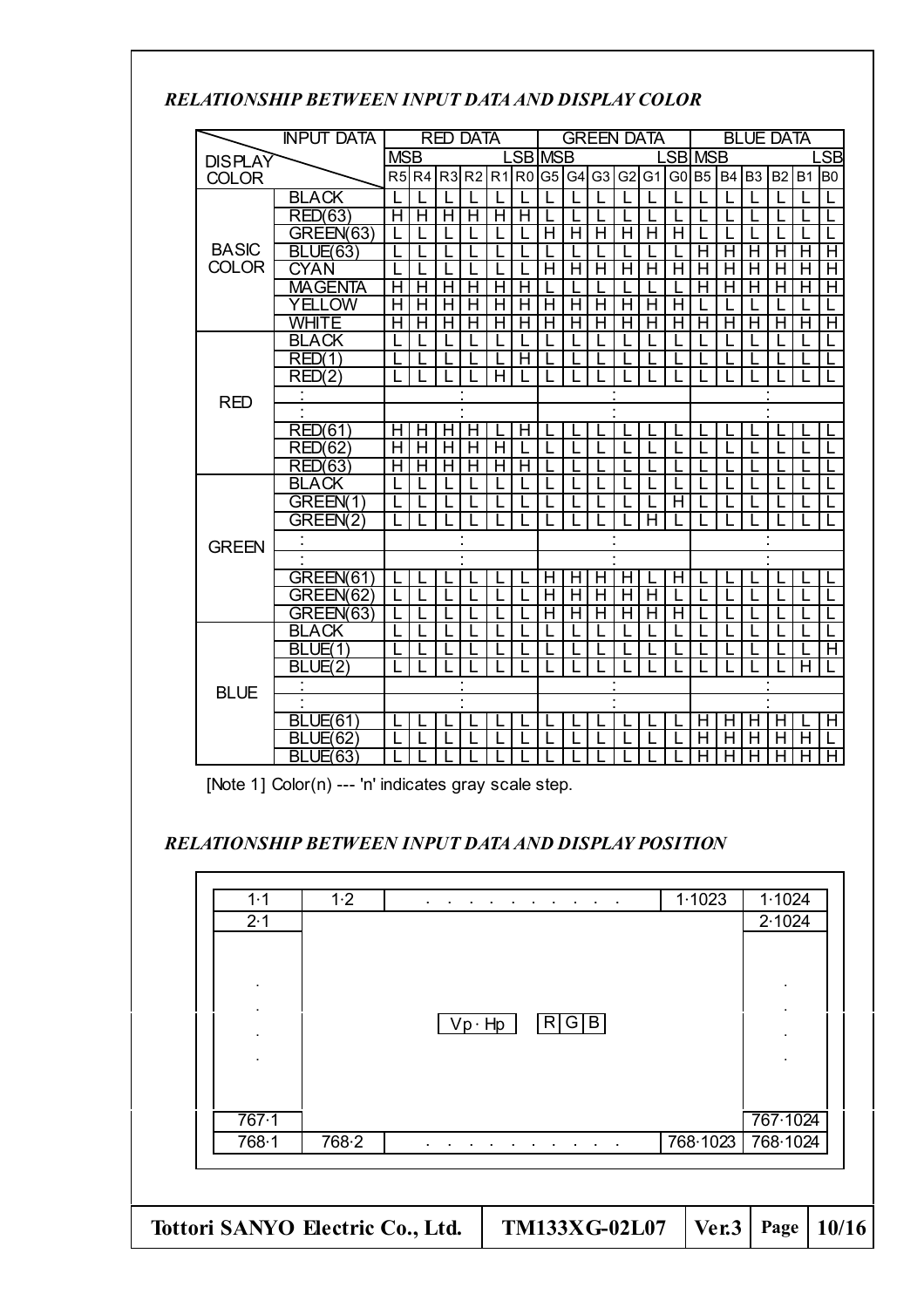#### *POWER ON/OFF SEQUENCE REQUIREMENT*



When the pow er is off, LVDS input must be kept at either low level or high impedance.

Pow er sequence for Lamp(backlight) is not specified especially, how ever it is recommended to consider some timing difference between LVDS input as show n above.

If backlight lights on before LCD starts function, or if backlight is kept on after LCD stopped function, screen may look w hite for a moment or abnormal image may be displayed.

This is caused by variation in output signal from timing generator at LVDS input on or off. It does not cause damage to liquid crystal molecule and driving circuit.

| Tottori SANYO Electric Co., Ltd.   TM133XG-02L07   Ver.3   Page   11/16 |  |  |
|-------------------------------------------------------------------------|--|--|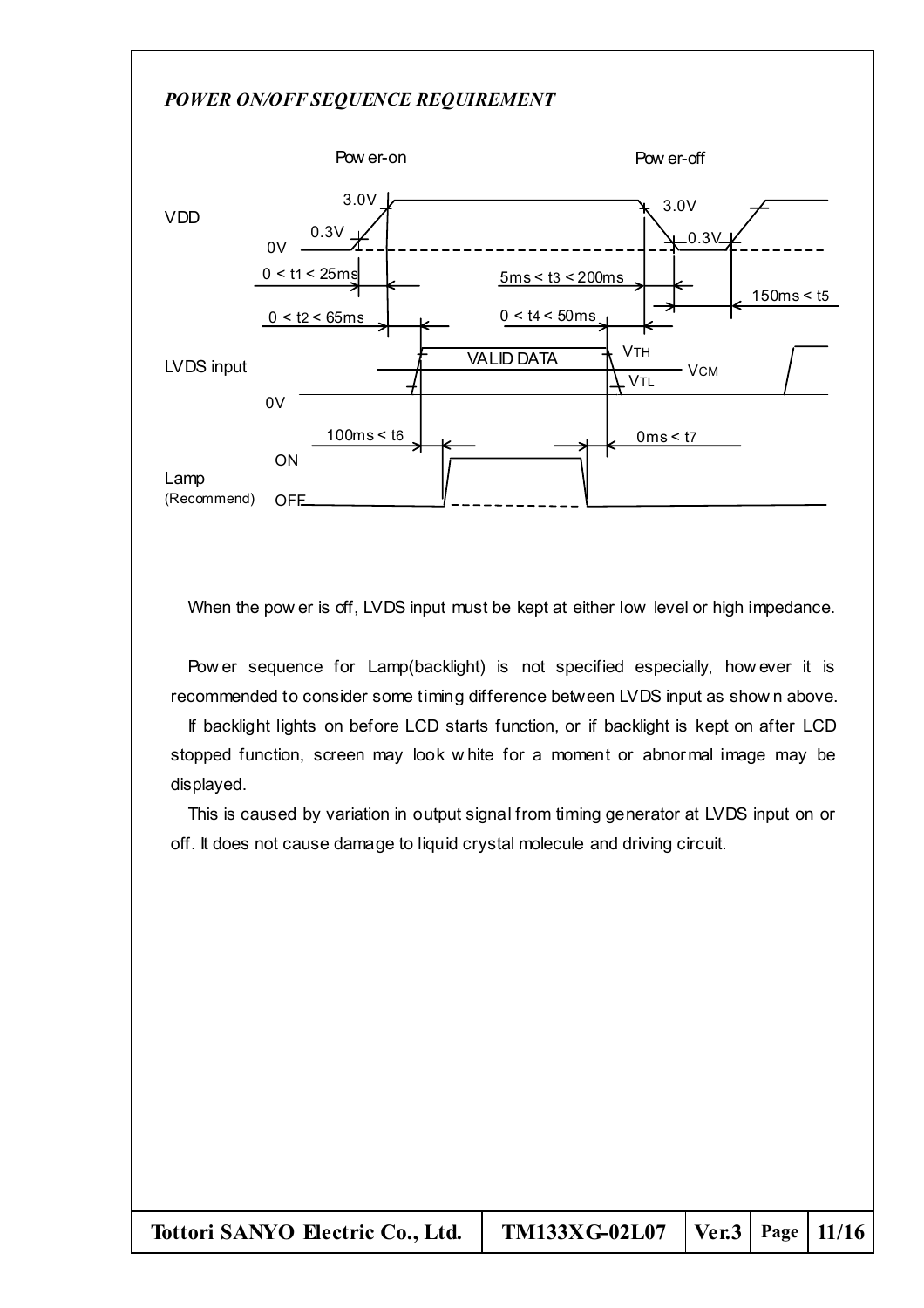## *PRECAUTIONS (INSTRUCTIONS FOR SAFE AND PROPER USE)*

#### **1.Instructions for safety**

- (1) Please do not disassemble or modify LCD module to avoid the possibility of electric shock, damage of electronic components, scratch at display surface and invasion of foreign particles. In addition, such activity may result in fire accident due to burning of electronic component.
	- LCD module disassembled or modified by customer is out of w arranty.
- (2) Please be careful in handling of LCD module w ith broken glass. When the display glass breaks, please pay attention not to injure your fingers. The display surface has the plastic film attached, w hich prevents dispersion of glass pieces, how ever touching broken edge w ill injure your fingers. Also Lamp (Cold Cathode Fluorescent Lamp) is made of glass, therefore please pay attention in the same w ay.
- (3) Please do not touch the fluid flow n out of broken display glass.

If the fluid should stick to hand or clothes, w ipe off with soap or alcohol immediately and then w ash it w ith w ater. If the fluid should get in eyes, w ash eyes immediately with clean w ater for more than 15 minutes and then consult the doctor.

(4) Please make secure connection of Lamp connector. Please make sure that Lamp connector from LCD module is connected w ith output connector on inverter circuit securely. Poor connection may cause smoke or fire accident due to high voltage in circuit. If connection may not be secure, please sw itch off the power supply for LCD module and Lamp and then make secure connection.

Please do not make connection w ith another connector than recommended mating connector.

- (5) Lamp contains mercury inside. Please follow regulations or rules established by local autonomy at its disposal.
- (6) Please be careful to electric shock. Before handling LCD module, please sw itch off the power supply. Since high voltage is applied to Lamp terminal, cable, connector and inverter circuit in operation mode, touching them w ill cause electric shock.

### **2.Instructions for designing**

(1) Mounting of LCD

Please fix LCD module at all mounting flanges shown in this specification for installation onto system. The used screws should have proper dimensions. Furthermore, designing of mounting parts should be adequate so that LCD module is not putted stresses (ex. warped, tw isted and pressed stress), to achieve good display quality. The stresses may cause non-uniformity even if there is no nonuniformity statically.

### (2) Polarity of pow er supply for Lamp

Please give careful consideration in designing so that each polar of cable should be connected correctly at assembling (i.e. high voltage side is connected to high voltage side and low voltage side is connected to low voltage side). Since longer Lamp cable may cause insatiable start-up of Lamp and reduction of brightness, please make cable short as much as possible.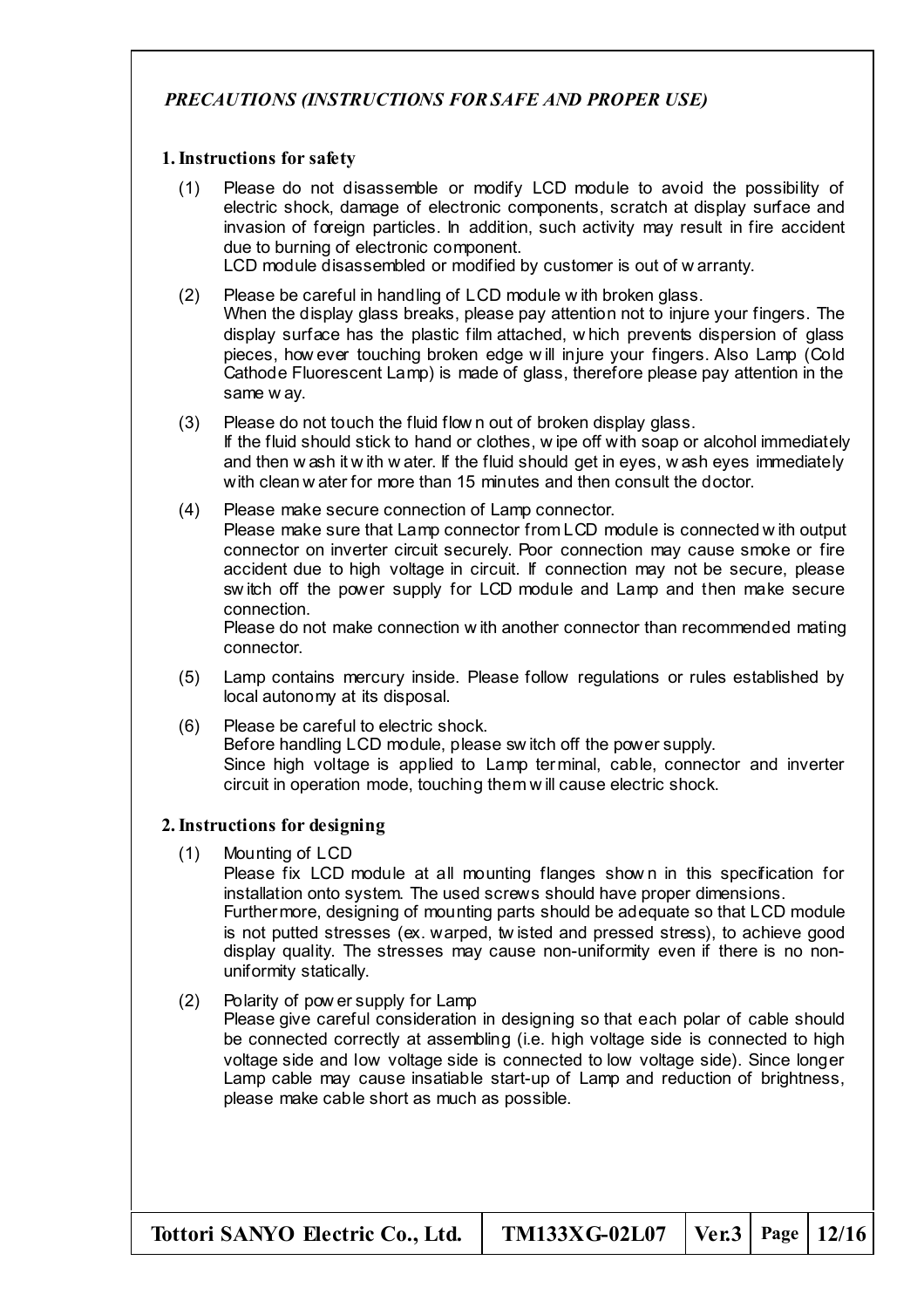| (3) | Designing of pow er supply circuit for Lamp<br>Please design the circuit so that high voltage output can be kept for more than 1<br>second. The shorter time may not start up Lamp. The driving inverter circuit is<br>recommended to be the type w hich Lamp current can be controlled.<br>The type w hich voltage is controlled is not recommended, because it may cause<br>big current under high temperature and insatiable start-up of Lamp under low<br>temperature. |
|-----|----------------------------------------------------------------------------------------------------------------------------------------------------------------------------------------------------------------------------------------------------------------------------------------------------------------------------------------------------------------------------------------------------------------------------------------------------------------------------|
| (4) | Heat radiation<br>Lamp generates heat at lighting and causes temperature rise inside system.<br>Therefore, designing to radiate heat like radiation slits at cabinet is recommended<br>to meet the specified operating temperature range for LCD module.                                                                                                                                                                                                                   |
| (5) | Noise on pow er line<br>Spike noise contained in power line causes abnormal operation of driving circuit<br>and abnormal display. To avoid it, spike noise should be suppressed below VDD<br>+/- 200 mV p-p. (In any case, absolute maximum rating should be kept.)                                                                                                                                                                                                        |
| (6) | Pow er sequence<br>Before LCD module is switched on, please make sure that pow er supply and input<br>signals of system, testing equipment, etc. meet the recommended power<br>sequence.                                                                                                                                                                                                                                                                                   |
| (7) | Absolute maximum rating<br>Absolute maximum rating specified in this specification has to be kept in any case.<br>It shows the maximum that cannot be exceeded.<br>Exceeding it may cause burning or non-recoverable break of electronic<br>components in circuit. Please make system design so that absolute maximum<br>rating is not exceeded even if ambient temperature, input signal and components<br>are varied.                                                    |
| (8) | Protection for pow er supply<br>Please study to adapt protection for pow er supply against trouble of LCD module,                                                                                                                                                                                                                                                                                                                                                          |

depending on usage condition of system. Fuse installed on LCD module should be never modified. Any modification to make the function of fuse ineffective may cause burning or break of printed w iring board or other components at circuit trouble.

## (9) Protection against electric shock

High voltage is applied to Lamp connector, inverter circuit and Lamp at lighting. Please make design not to expose or be accessible to such high voltage parts to avoid electric shock.

## (10) Protection cover and cut-off filter for ultraviolet rays

When LCD module is used under severe condition like outdoor, it is recommended to use transparent protection cover over display surface to avoid scratches and invasion of dust and w ater. In addition, w hen LCD module is exposed to direct sun light for long time, use of cut-off filter for ultraviolet rays is also recommended. Please be careful not to get condensation.

## **3.Instructions for use and handling**

(1) Protection against Static electricity C-MOS LSI and semiconductors are easily damaged by static discharge. LCD module should be handled on conductive mat by person grounded w ith w rist strap etc. to avoid getting static electricity. Please be careful not to generate static electricity during operation.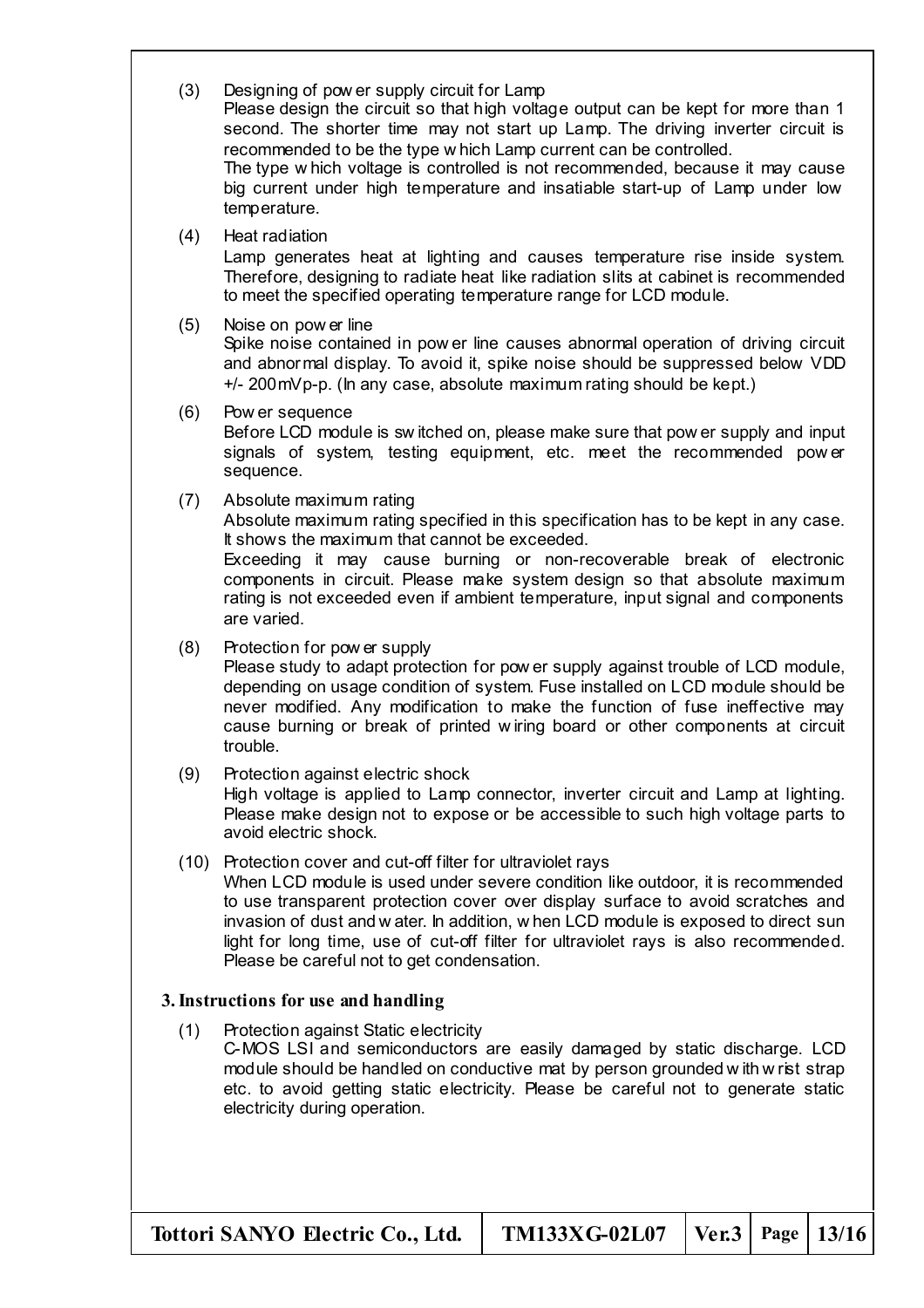| (2)  | Protection against dust and stain<br>LCD module should be handled in circumstance as clean as possible.<br>It is recommended to wear fingerstalls or ductless and soft gloves before handling<br>to avoid getting dust or stain on display surface.                                                                                                                                                                                                                                                                                                                                                  |
|------|------------------------------------------------------------------------------------------------------------------------------------------------------------------------------------------------------------------------------------------------------------------------------------------------------------------------------------------------------------------------------------------------------------------------------------------------------------------------------------------------------------------------------------------------------------------------------------------------------|
| (3)  | Protection film for display surface<br>It is recommended to remove protection film at nearly final process of assembling<br>to avoid getting scratch or dust. To remove film, please pick up its edge with dull-<br>head tweezers or cellophane tape at first and then remove film gradually taking<br>more than 3 seconds. If film is removed quickly, static electricity may be generated<br>and may damage semiconductors or electronic components.                                                                                                                                               |
| (4)  | Contamination of display surface<br>When display surface of LCD module is contaminated, please wipe the surface<br>softly with cotton swab or clean cloth. If it is not enough, please take it away with<br>cellophane tape or wipe the surface with cotton swab or clean cloth containing<br>benzine. In this case, please be careful so that benzine does not get in inside of<br>LCD module, because it may be damaged.                                                                                                                                                                           |
| (5)  | Water drop on LCD surface<br>Please do not leave LCD module with water drop. When the display surface gets<br>water drop, please wipe it off with cotton swab or soft cloth immediately, otherwise<br>display surface will be deteriorated.<br>If w ater gets in inside of LCD module, circuit may be damaged.                                                                                                                                                                                                                                                                                       |
| (6)  | Please make sure that LCD module is not warped or twisted at installation into<br>system. Even temporary w arp or twist may be the cause for failure.                                                                                                                                                                                                                                                                                                                                                                                                                                                |
| (7)  | Mechanical stress<br>Please be careful not to apply strong mechanical stress like drop or shock to LCD<br>module. Such stress may cause break of display glass and Lamp or may be the<br>cause for failure.                                                                                                                                                                                                                                                                                                                                                                                          |
| (8)  | Pressure to display surface<br>Please be careful not to apply strong pressure to display surface. Such pressure<br>may cause scratches at surface or may be the cause of failure.                                                                                                                                                                                                                                                                                                                                                                                                                    |
| (9)  | Protection against scratch<br>Please be careful not to hit, press or rub the display surface with hard material like<br>tools. In addition, please do not put heavy or hard material on display surface, and<br>do not stack LCD modules. Polarizer at front surface can be easily scratched.                                                                                                                                                                                                                                                                                                        |
| (10) | Plugging in of connector<br>Please be careful not to apply strong stress to connector part of LCD module at<br>plugging in or out, because strong stress may damage the inside connection. At<br>plugging in connector, place LCD module on the flat surface and hold the backside<br>of connector on LCD module. Please make sure that connector is plugged in<br>correctly. Insecure connection may be the cause for failure during operation.<br>In addition, please be careful not to put the connecting cable between cabinet of<br>system and LCD module at installing LCD module into system. |
| (11) | Handling of Lamp cable and FPC (Flexible Printed Circuit)<br>Please be careful not to pull or scratch Lamp cable, because Lamp or soldered<br>part of cable may be damaged consequently.<br>Also FPC should not be pulled or scratched.                                                                                                                                                                                                                                                                                                                                                              |
|      | (12) Switching off before plugging in connector<br>Please make sure that pow er is switched off before plugging in connector.<br>If pow er is on at plugging in or out, circuit of LCD module may be damaged.<br>When LCD is switched on for test or inspection, please make sure that power<br>supply and input signals of driving system meet the specified pow er sequence.                                                                                                                                                                                                                       |

**Tottori SANYO Electric Co., Ltd. TM133XG-02L07 Ver.3 Page 14/16**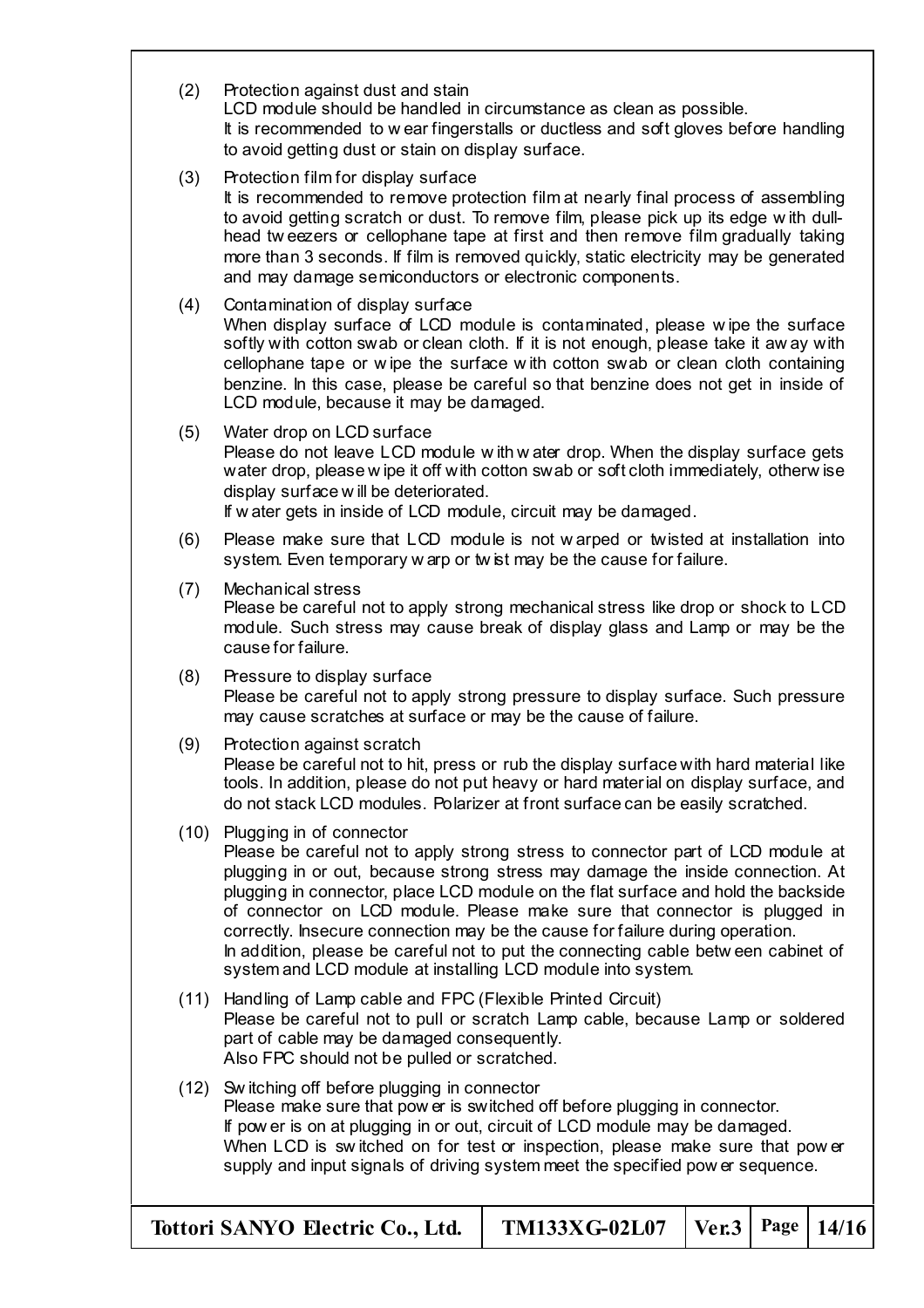- (13) Temperature dependence of LCD display Response speed (optical response) of LCD display is dependent on temperature. Under low temperature, response speed is slower. Also brightness and chromaticity change slightly depending on temperature.
- (14) Slow light-up and life time of Lamp under low temperature Under low temperature, start-up of Lamp gets difficult. (The time from sw itch-on to stable lighting becomes longer.) As characteristic of Lamp, operation under low temperature makes the life time shorter. To avoid this, it is recommended to operate under normal temperature.
- (15) Condensation

LCD module may get condensation on its display surface and inside in the circumstance w here temperature changes much in short time. Condensation can cause deterioration or failure. Therefore, please be careful not

- to get condensation.
- (16) Remaining of image Displaying the same pattern for long time may cause remaining of image even after changing the pattern. This is not failure but w ill disappear w ith time.

### **4.Instructions for storage and transportation**

(1) Storage

Please store LCD module in the dark place of room temperature and low humidity in original packing condition, to avoid condensation that may cause failure. Since sudden temperature change may cause condensation, please store in circumstance of stable temperature.

- (2) Stacking number Since excessive weight causes deformation and damage of carton box, please stack only up to the number stated on carton box for storage and transportation.
- (3) Handling

Since LCD module consists of glass and precise electronic components, it w ill be damaged by excessive shock and drop. Therefore, please handle the carton box carefully to minimize shock at loading, reloading and transportation.